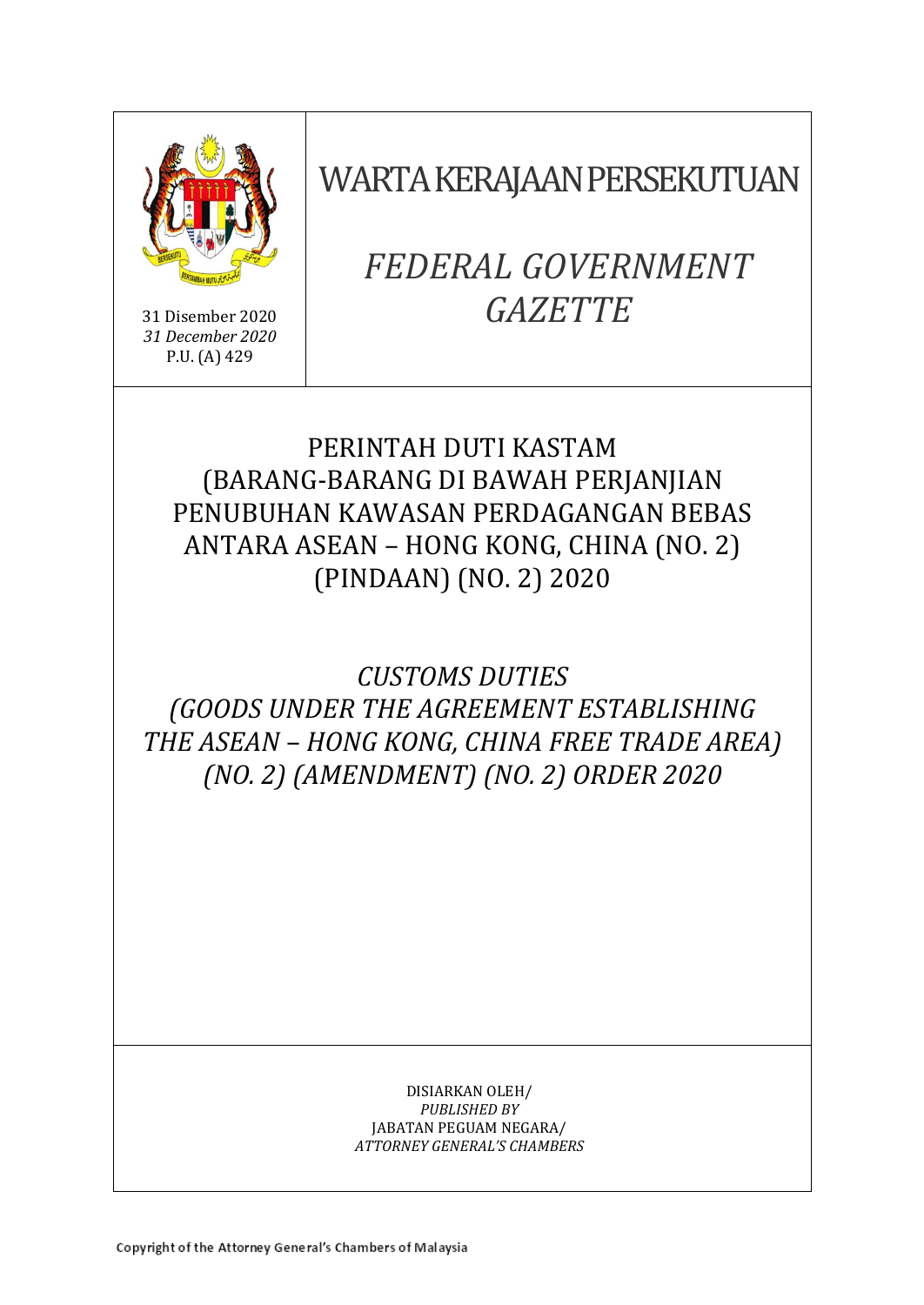#### AKTA KASTAM 1967

#### PERINTAH DUTI KASTAM (BARANG-BARANG DI BAWAH PERJANJIAN PENUBUHAN KAWASAN PERDAGANGAN BEBAS ANTARA ASEAN – HONG KONG, CHINA) (NO. 2) (PINDAAN) (NO. 2) 2020

PADA menjalankan kuasa yang diberikan oleh subseksyen 11(1) Akta Kastam 1967 [*Akta 235*], Menteri membuat perintah yang berikut:

#### **Nama dan permulaan kuat kuasa**

1. (1) Perintah ini bolehlah dinamakan **Perintah Duti Kastam (Barang-Barang di bawah Perjanjian Penubuhan Kawasan Perdagangan Bebas antara ASEAN – Hong Kong, China) (No. 2) (Pindaan) (No. 2) 2020**.

(2) Perintah ini mula berkuat kuasa pada 1 Januari 2021.

#### **Pindaan Jadual Kedua**

2. Perintah Duti Kastam (Barang-Barang di bawah Perjanjian Penubuhan Kawasan Perdagangan Bebas antara ASEAN – Hong Kong,China ) (No. 2) 2019 [*P.U. (A) 279/2019*] dipinda dalam Jadual Kedua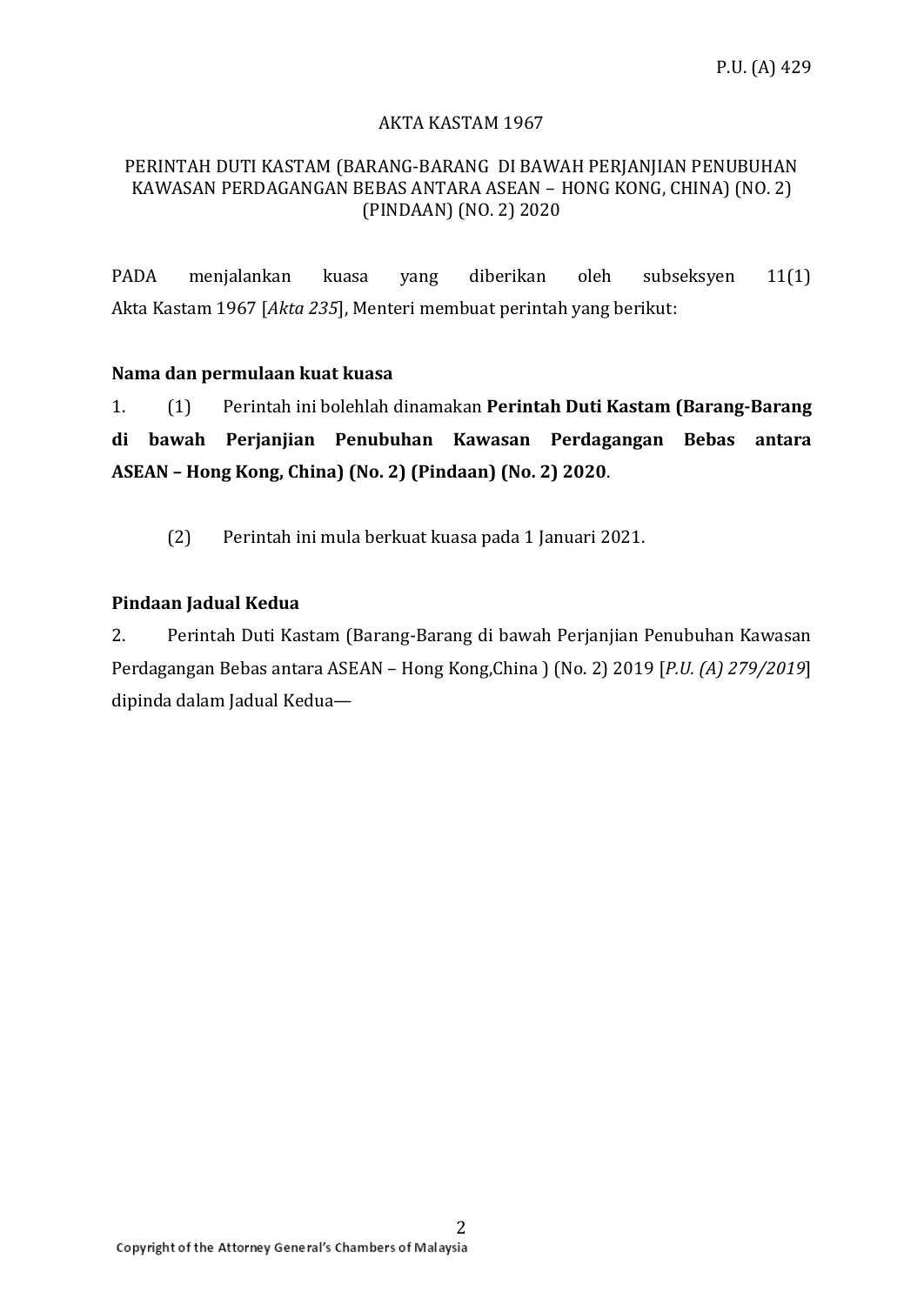*(a)* berhubung dengan subkepala 3824.99, dengan menggantikan subkepala 3824.99.99 00 dan butir-butir yang berhubungan dengannya dengan subkepala dan butir-butir yang berikut:

| Heading /<br><b>Subheading</b> | <b>Description</b>                                                                                                                                                                                                                                   | Unit of<br>Quantity | Rate of Import Duty under ASEAN-Hong Kong, China Free Trade Area |      |      |      |      |      |      |      |      |      |       |       |      |          |
|--------------------------------|------------------------------------------------------------------------------------------------------------------------------------------------------------------------------------------------------------------------------------------------------|---------------------|------------------------------------------------------------------|------|------|------|------|------|------|------|------|------|-------|-------|------|----------|
|                                |                                                                                                                                                                                                                                                      |                     | 2019                                                             | 2020 | 2021 | 2022 | 2023 | 2024 | 2025 | 2026 | 2027 | 2028 | 2029  | 2030  | 2031 | 2032     |
| (1)<br>"3824.99.99             | (4)<br>(3)<br>(2)<br>Other:<br>$\sim$                                                                                                                                                                                                                |                     |                                                                  |      |      |      |      |      |      |      |      |      |       |       |      |          |
| 3824.99.99 10                  | Preparation of a<br>$\omega_{\rm{max}}$ , and $\omega_{\rm{max}}$<br>$\sim$<br>kind used<br>for<br>smoking through<br>electronic<br>cigarette<br>and<br>electric<br>vaporising<br>device, in form of<br>liquid or gel, not<br>containing<br>nicotine | kg                  | 0%                                                               | 0%   | 0%   | 0%   | 0%   | 0%   | 0%   | 0%   | 0%   | 0%   | $0\%$ | $0\%$ | 0%   | 0%       |
| 3824.99.99 90                  | <b>Other</b><br>$\sim$<br>$\sim$                                                                                                                                                                                                                     | kg                  | 0%                                                               | 0%   | 0%   | 0%   | 0%   | 0%   | 0%   | 0%   | 0%   | 0%   | 0%    | 0%    | 0%   | $0\%$ "; |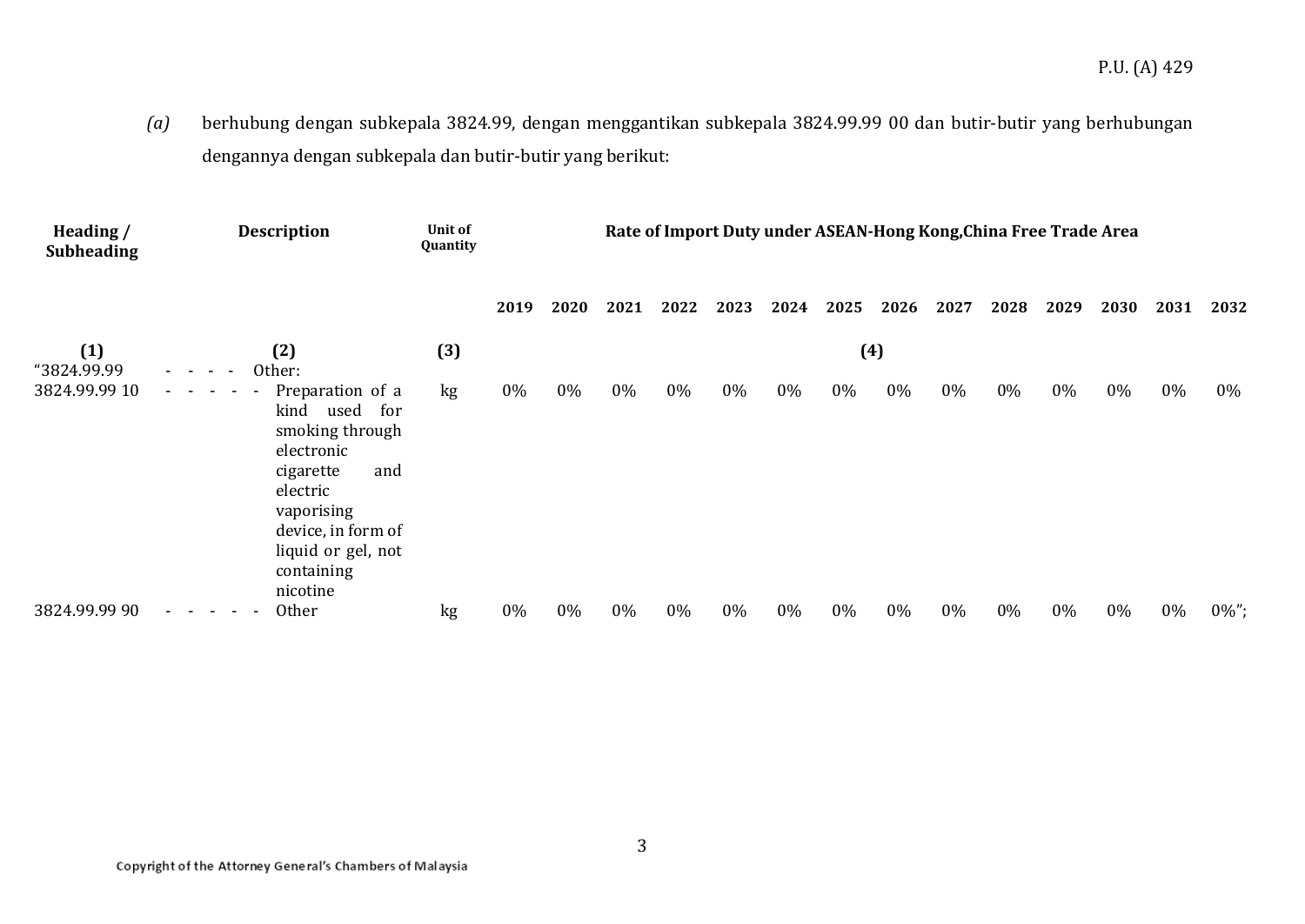*(b)* berhubung dengan subkepala 8543.70, dengan menggantikan subkepala 8543.70.90 00 dan butir-butir yang berhubungan dengannya dengan subkepala dan butir-butir yang berikut:

| Heading /<br><b>Subheading</b>          | <b>Description</b>                                                                                                          | Unit of<br>Quantity |       |       |      |      |      |      |      |      |      | Rate of Import Duty under ASEAN-Hong Kong, China Free Trade Area |      |       |      |          |  |
|-----------------------------------------|-----------------------------------------------------------------------------------------------------------------------------|---------------------|-------|-------|------|------|------|------|------|------|------|------------------------------------------------------------------|------|-------|------|----------|--|
|                                         |                                                                                                                             |                     | 2019  | 2020  | 2021 | 2022 | 2023 | 2024 | 2025 | 2026 | 2027 | 2028                                                             | 2029 | 2030  | 2031 | 2032     |  |
| (1)<br>(3)<br>(2)<br>"8543.70<br>Other: |                                                                                                                             |                     |       |       |      |      |      |      |      | (4)  |      |                                                                  |      |       |      |          |  |
| 8543.70.90 10                           | Electronic<br>$\sim$ 100 $\sim$ 100 $\sim$<br>cigarettes<br>and<br>similar<br>personal<br>vaporising<br>electric<br>devices | u                   | 0%    | $0\%$ | 0%   | 0%   | 0%   | 0%   | 0%   | 0%   | 0%   | 0%                                                               | 0%   | $0\%$ | 0%   | 0%       |  |
| 8543.70.90 90                           | <b>Other</b><br>$ -$                                                                                                        | u                   | $0\%$ | 0%    | 0%   | 0%   | 0%   | 0%   | 0%   | 0%   | 0%   | 0%                                                               | 0%   | 0%    | 0%   | 0%"; dan |  |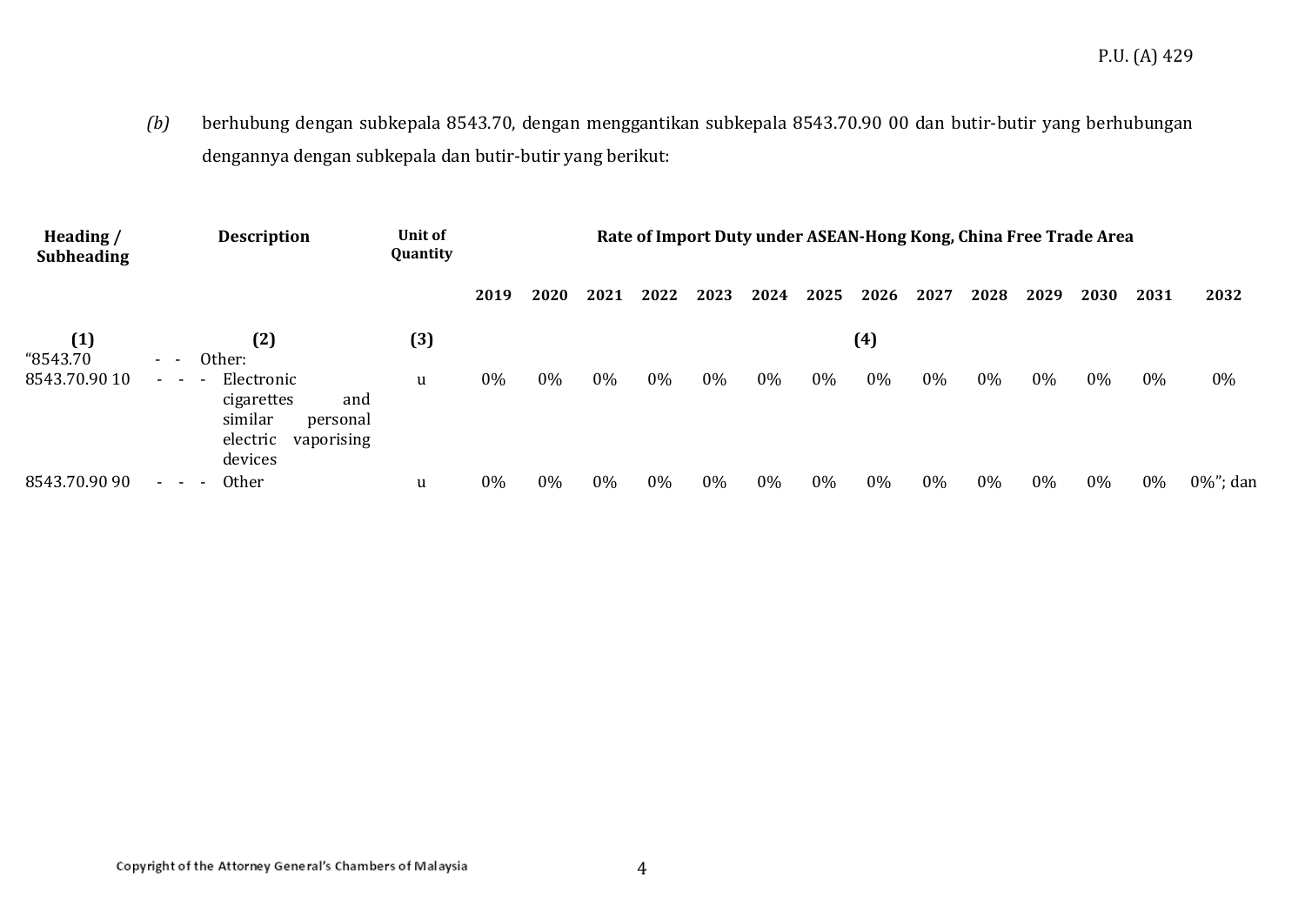*(c)* berhubung dengan kepala 96.14, dengan menggantikan subkepala 9614.00.90 00 dan butir-butir yang berhubung dengannya dengan subkepala dan butir-butir yang berikut :

| Heading/<br><b>Subheading</b> | <b>Description</b>                  | Unit of<br>Quantity | Rate of Import Duty under ASEAN-Hong Kong, China Free Trade Area |      |      |      |      |      |      |      |      |      |       |      |       |      |          |
|-------------------------------|-------------------------------------|---------------------|------------------------------------------------------------------|------|------|------|------|------|------|------|------|------|-------|------|-------|------|----------|
|                               |                                     |                     |                                                                  | 2019 | 2020 | 2021 | 2022 | 2023 | 2024 | 2025 | 2026 | 2027 | 2028  | 2029 | 2030  | 2031 | 2032     |
| (1)<br>"9614.00.90            | Other:<br>$\sim$                    | (2)                 | (3)                                                              |      |      |      |      |      |      | (4)  |      |      |       |      |       |      |          |
| 9614.00.90 10                 | Smoking<br>$\sim$ $ \sim$<br>bowls) | (including)         | pipes<br>kg<br>pipe                                              | 24%  | 24%  | 18%  | 18%  | 12%  | 12%  | 6%   | 6%   | 3%   | $0\%$ | 0%   | $0\%$ | 0%   | $0\%$    |
| 9614.00.90 90                 | Other<br>$\sim$                     |                     | kg                                                               | 24%  | 24%  | 18%  | 18%  | 12%  | 12%  | 6%   | 6%   | 3%   | $0\%$ | 0%   | $0\%$ | 0%   | $0\%$ ". |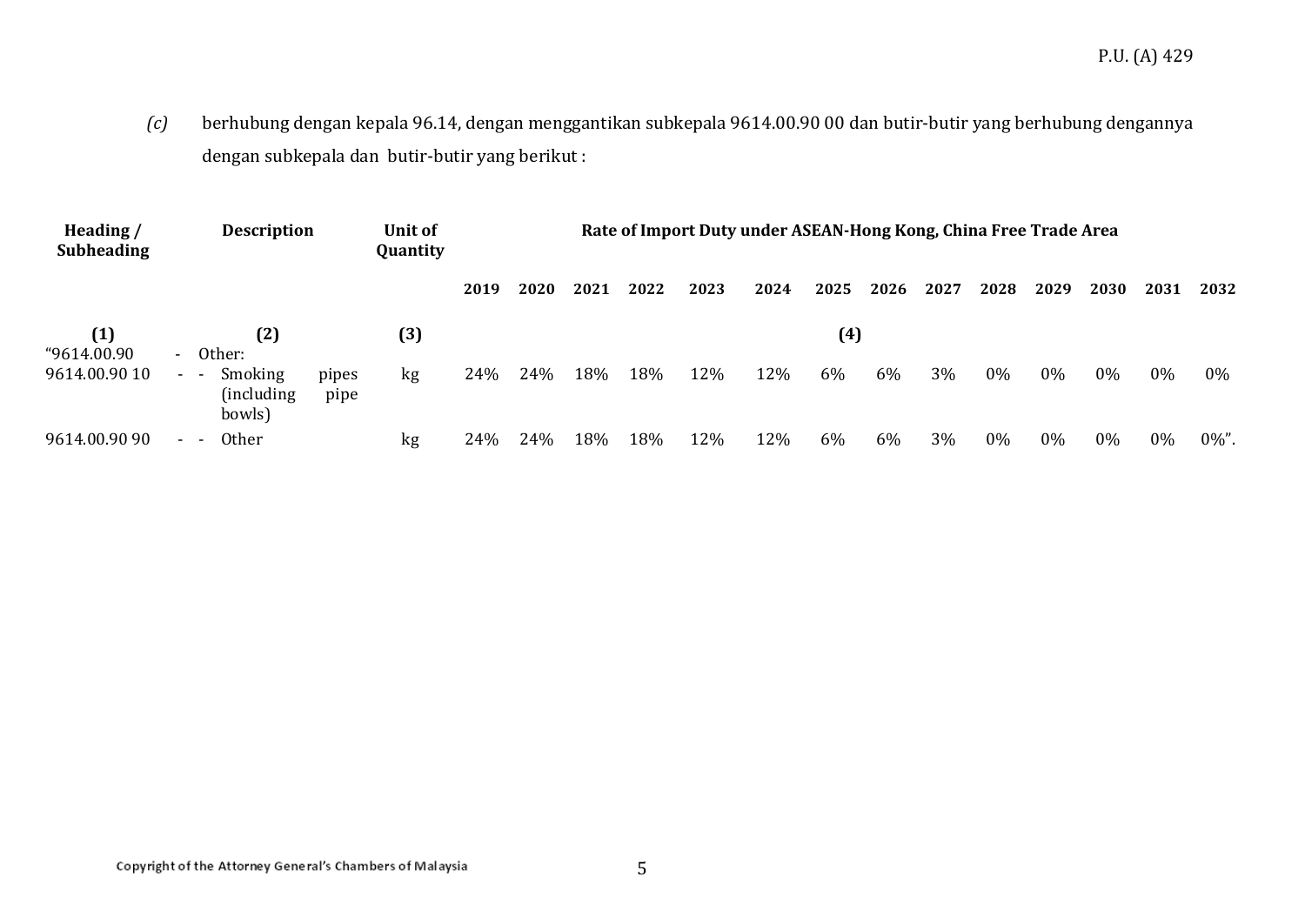### Dibuat 31 Disember 2020 [SULIT KE.HT(96)515/11-19 Sk.10; MOF.TAX(S)700-1/1/7 JLD.6; PN(PU2)338/LXI]

### DATO' SRI TENGKU ZAFRUL BIN TENGKU ABDUL AZIZ *Menteri Kewangan*

[*Akan dibentangkan di Dewan Rakyat menurut subseksyen 11(2) Akta Kastam 1967*]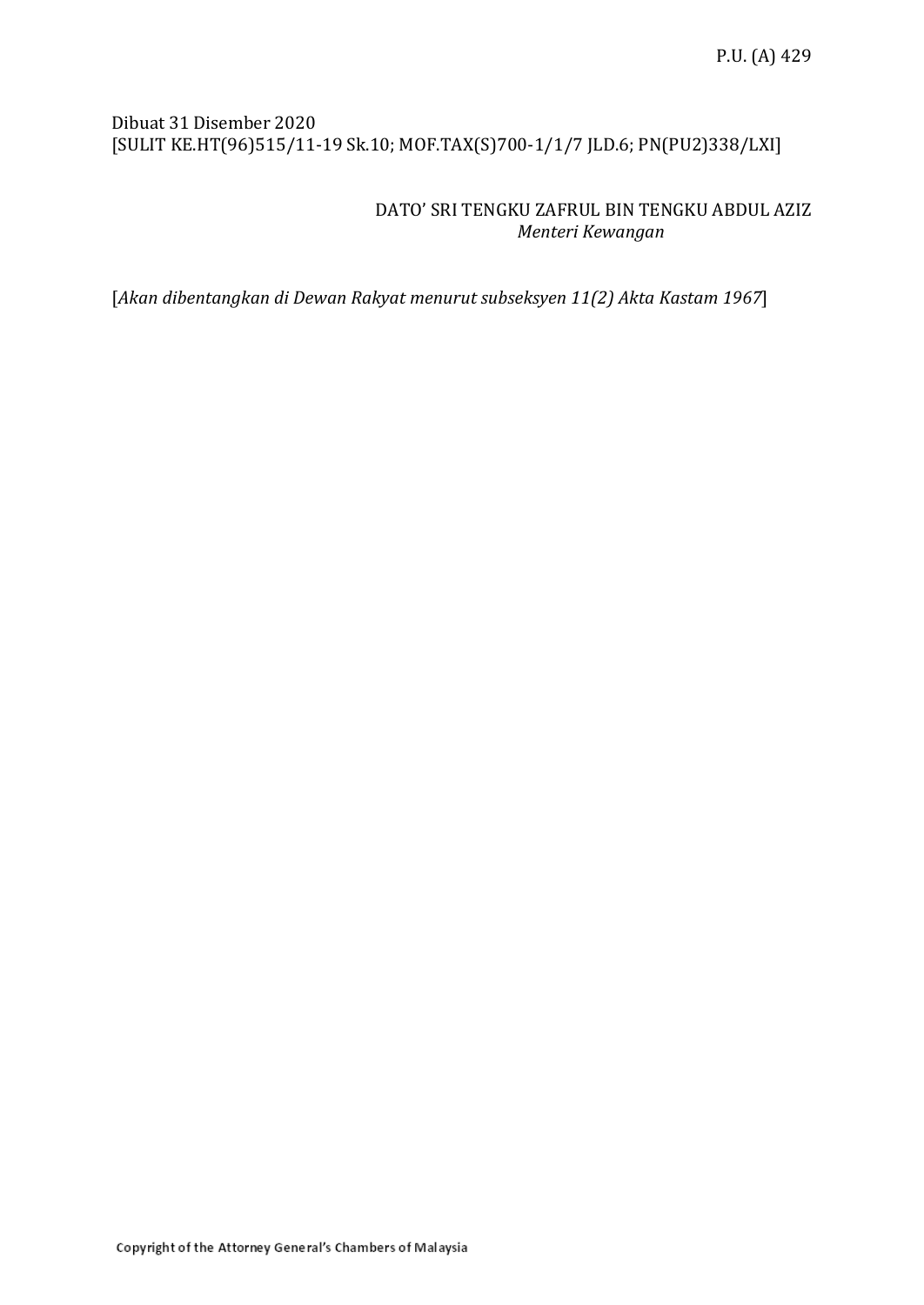#### CUSTOMS ACT 1967

#### CUSTOMS DUTIES (GOODS UNDER THE AGREEMENT ESTABLISHING THE ASEAN – HONG KONG, CHINA FREE TRADE AREA) (NO. 2) (AMENDMENT) (NO. 2) ORDER 2020

IN exercise of the power conferred by subsection 11(1) of th Customs Act 1967 [*Act 235*], the Minister makes the following order:

#### **Citation and commencement**

1. (1) This order may be cited as the **Customs Duties (Goods under the Agreement Establishing the ASEAN – Hong Kong, China Free Trade Area) (No. 2) (Amendment) (No. 2) Order 2020**.

(2) This Order comes into operation on 1 January 2021.

#### **Amendment of Second Schedule**

2. The Customs Duties (Goods under the Agreement Establishing the ASEAN – Hong Kong, China Free Trade Area) (No. 2) Order 2019 [*P.U. (A) 279/2019*] is amended in the Second Schedule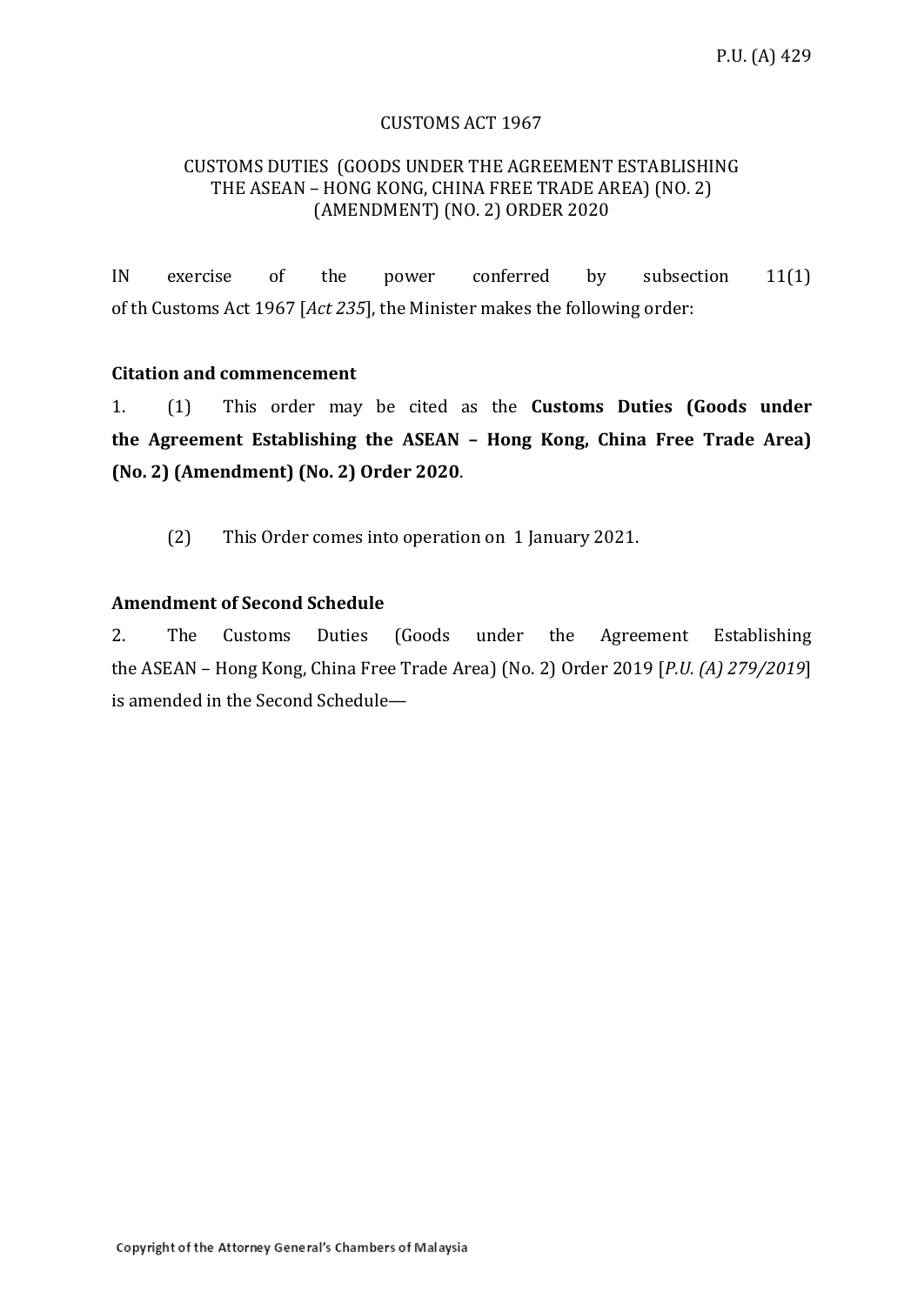*(a)* in relation to subheading 3824.99, by substituting for subheading 3824.99.99 00 and the particulars relating to it the following subheadings and particulars:

| Heading /<br><b>Subheading</b> | <b>Description</b>                                                                                                                                                                                                                                                 | Unit of<br>Quantity | Rate of Import Duty under ASEAN-Hong Kong, China Free Trade Area |      |      |       |      |      |      |      |      |      |      |      |      |          |
|--------------------------------|--------------------------------------------------------------------------------------------------------------------------------------------------------------------------------------------------------------------------------------------------------------------|---------------------|------------------------------------------------------------------|------|------|-------|------|------|------|------|------|------|------|------|------|----------|
|                                |                                                                                                                                                                                                                                                                    |                     | 2019                                                             | 2020 | 2021 | 2022  | 2023 | 2024 | 2025 | 2026 | 2027 | 2028 | 2029 | 2030 | 2031 | 2032     |
| (1)<br>"3824.99.99             | (3)<br>(4)<br>(2)<br>Other:<br>$\sim$ $-$<br>$\overline{\phantom{a}}$<br>$\sim$                                                                                                                                                                                    |                     |                                                                  |      |      |       |      |      |      |      |      |      |      |      |      |          |
| 3824.99.99 10                  | Preparation of a<br>$\omega_{\rm{eff}}=0.01$ and $\omega_{\rm{eff}}$<br><u>. на та</u><br>kind<br>used<br>for<br>smoking through<br>electronic<br>cigarette<br>and<br>electric<br>vaporising<br>device, in form of<br>liquid or gel, not<br>containing<br>nicotine | kg                  | 0%                                                               | 0%   | 0%   | $0\%$ | 0%   | 0%   | 0%   | 0%   | 0%   | 0%   | 0%   | 0%   | 0%   | $0\%$    |
| 3824.99.99 90                  | Other<br>- - -<br>$\sim$                                                                                                                                                                                                                                           | kg                  | 0%                                                               | 0%   | 0%   | 0%    | 0%   | 0%   | 0%   | 0%   | 0%   | 0%   | 0%   | 0%   | 0%   | $0\%$ "; |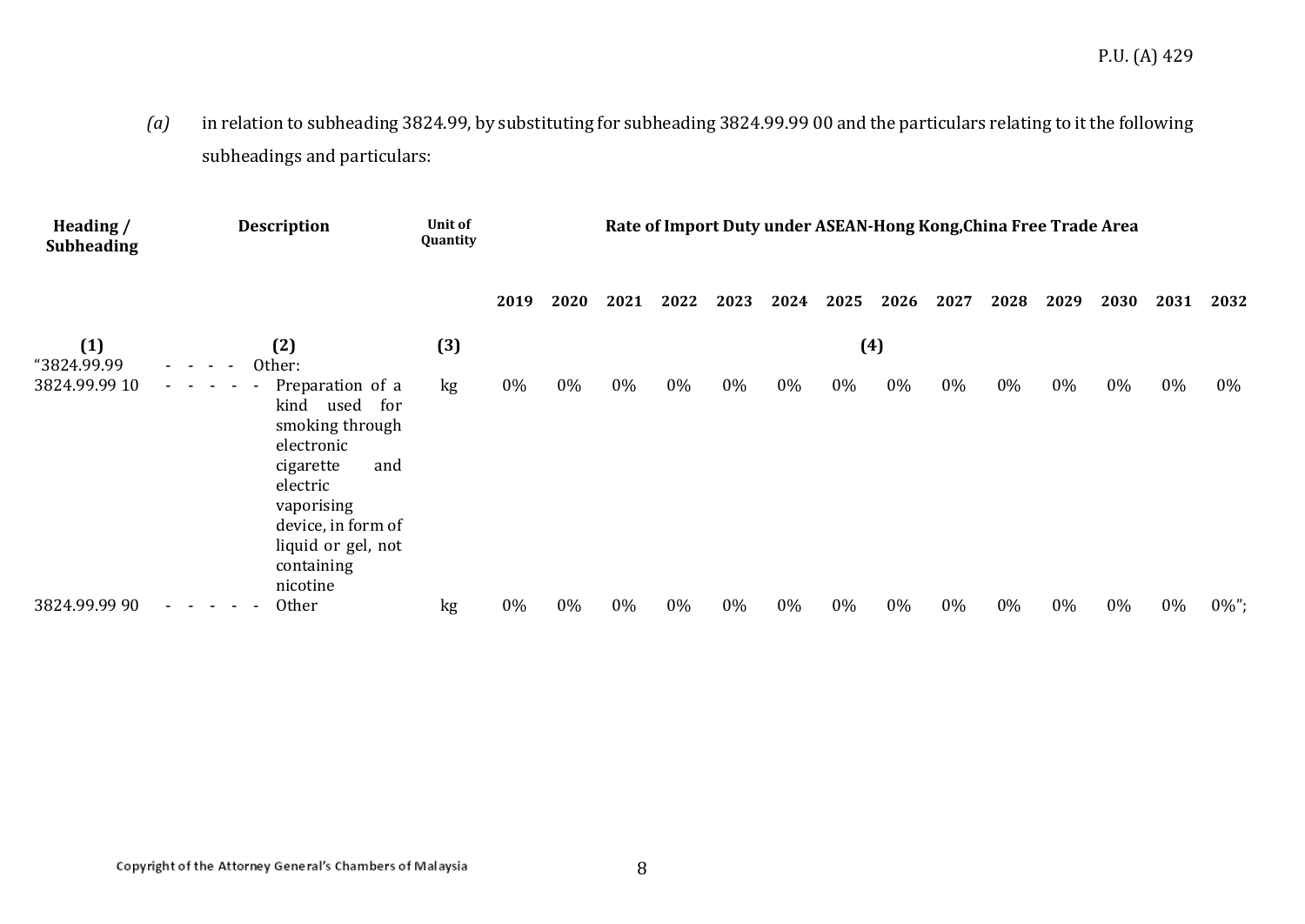*(b)* in relation to subheading 8543.70, by substituting for subheading 8543.70.90 00 and the particulars relating to it the following subheadings and particulars:

| Heading /<br><b>Subheading</b> | <b>Description</b>                                                                                                     | Unit of<br>Quantity | Rate of Import Duty under ASEAN-Hong Kong, China Free Trade Area |       |       |      |       |      |      |       |       |      |      |      |      |              |  |
|--------------------------------|------------------------------------------------------------------------------------------------------------------------|---------------------|------------------------------------------------------------------|-------|-------|------|-------|------|------|-------|-------|------|------|------|------|--------------|--|
|                                |                                                                                                                        |                     | 2019                                                             | 2020  | 2021  | 2022 | 2023  | 2024 | 2025 | 2026  | 2027  | 2028 | 2029 | 2030 | 2031 | 2032         |  |
| (1)<br>"8543.70                | (2)<br>Other:<br>- -                                                                                                   | (3)                 |                                                                  |       |       |      |       |      |      | (4)   |       |      |      |      |      |              |  |
| 8543.70.90 10                  | Electronic<br>$\sim 100$ km s $^{-1}$<br>cigarettes<br>and<br>similar<br>personal<br>electric<br>vaporising<br>devices | u                   | 0%                                                               | $0\%$ | $0\%$ | 0%   | $0\%$ | 0%   | 0%   | $0\%$ | 0%    | 0%   | 0%   | 0%   | 0%   | 0%           |  |
| 8543.70.90 90                  | <b>Other</b><br>$ -$                                                                                                   | u                   | 0%                                                               | 0%    | 0%    | 0%   | $0\%$ | 0%   | 0%   | 0%    | $0\%$ | 0%   | 0%   | 0%   | 0%   | $0\%$ "; and |  |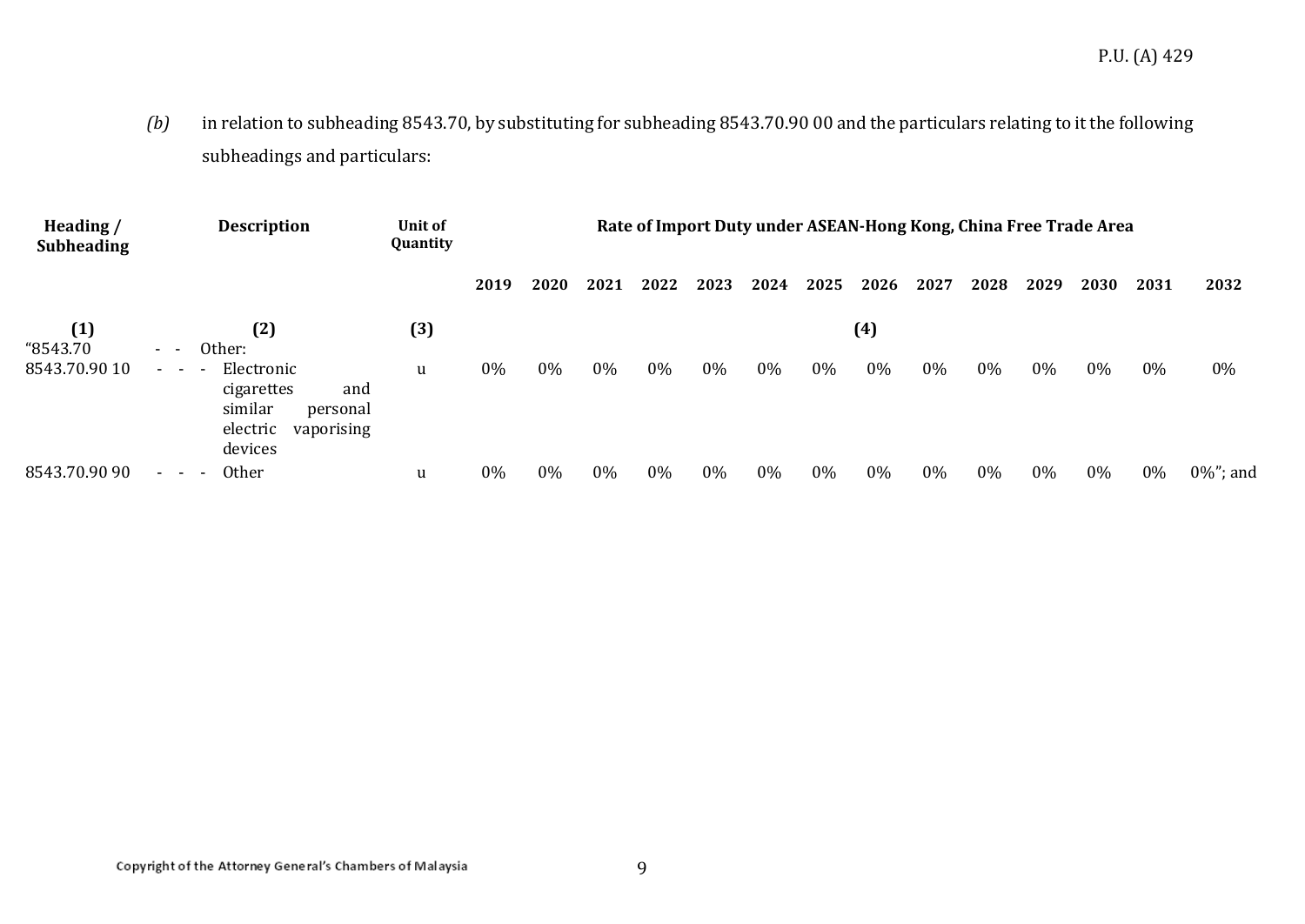*(c)* in relation to heading 96.14, by substituting for subheading 9614.00.90 00 and the particulars relating to it the following subheadings and particulars:

| Heading /<br><b>Subheading</b>                                                         | <b>Description</b> |                                                              |               | Unit of<br>Quantity | Rate of Import Duty under ASEAN-Hong Kong, China Free Trade Area |      |      |      |      |      |      |      |      |      |      |       |      |       |
|----------------------------------------------------------------------------------------|--------------------|--------------------------------------------------------------|---------------|---------------------|------------------------------------------------------------------|------|------|------|------|------|------|------|------|------|------|-------|------|-------|
|                                                                                        |                    |                                                              |               |                     | 2019                                                             | 2020 | 2021 | 2022 | 2023 | 2024 | 2025 | 2026 | 2027 | 2028 | 2029 | 2030  | 2031 | 2032  |
| (1)<br>$\left(3\right)$<br>$\left( 4\right)$<br>(2)<br>"9614.00.90<br>Other:<br>$\sim$ |                    |                                                              |               |                     |                                                                  |      |      |      |      |      |      |      |      |      |      |       |      |       |
| 9614.00.90 10                                                                          | $\sim$ 10 $\,$     | Smoking<br>$\overline{\phantom{a}}$<br>(including)<br>bowls) | pipes<br>pipe | kg                  | 24%                                                              | 24%  | 18%  | 18%  | 12%  | 12%  | 6%   | 6%   | 3%   | 0%   | 0%   | $0\%$ | 0%   | $0\%$ |
| 9614.00.90 90                                                                          | $\sim$ 10 $\pm$    | <b>Other</b>                                                 |               | kg                  | 24%                                                              | 24%  | 18%  | 18%  | 12%  | 12%  | 6%   | 6%   | 3%   | 0%   | 0%   | 0%    | 0%   | 0%".  |